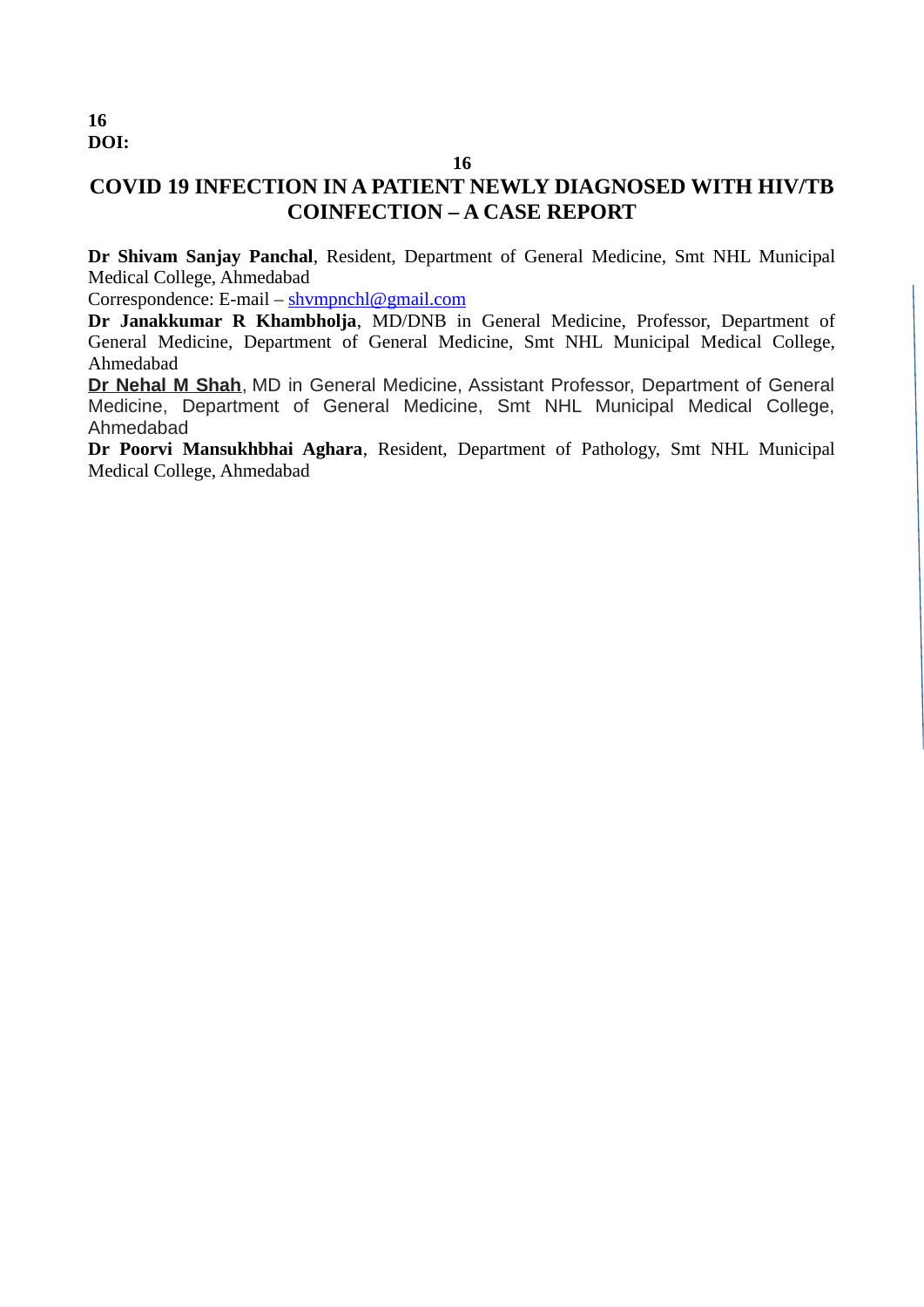## **ABSTRACT:**

**Introduction -** 

**COVID 19 refers to infectious disease caused due to infection by SARS-CoV-2, which resulted in a pandemic in the year 2020, with continuing effects in some regions of the world. It chiefly causes a respiratory illness, with features ranging from fever and mild cough to breathlessness and hypoxemia, along with a secondary hyperinflammatory and hypercoagulable state. HIV/ TB coinfection is, on its own, associated with a poor outcome, due to an increased propensity to secondary infections.** 

**Method & Discussion :**

**Here, we describe the case of an elderly male admitted for COVID 19, but diagnosed as having HIV/TB coinfection, with generalised lymphadenopathy and other constitutional features. Treatment was instituted per protocol. He also developed a treatment-related immune reconstitution inflammatory syndrome (IRIS), which was appropriately managed, and was eventually discharged following recovery from COVID-19. ART and AKT, with prophylactic medications, were ongoing at the time of discharge.**

**Conclusion :**

**– HIV/TB coinfection is associated with a poor prognosis. There are no specific recommendations for management of superadded COVID-19. The number of reported cases is low, and treatment had been given for the respective disorders as per prevailing local protocols.**

**Keywords - HIV/TB coinfection, COVID 19 with HIV/TB, immune reconstitution inflammatory syndrome (IRIS), TB lymphadenopathy**

**Introduction -** COVID 19 refers to infectious disease caused due to infection by SARS-CoV-2, which resulted in a pandemic in the year 2020, with continuing effects in some regions of the world. It chiefly causes a respiratory illness,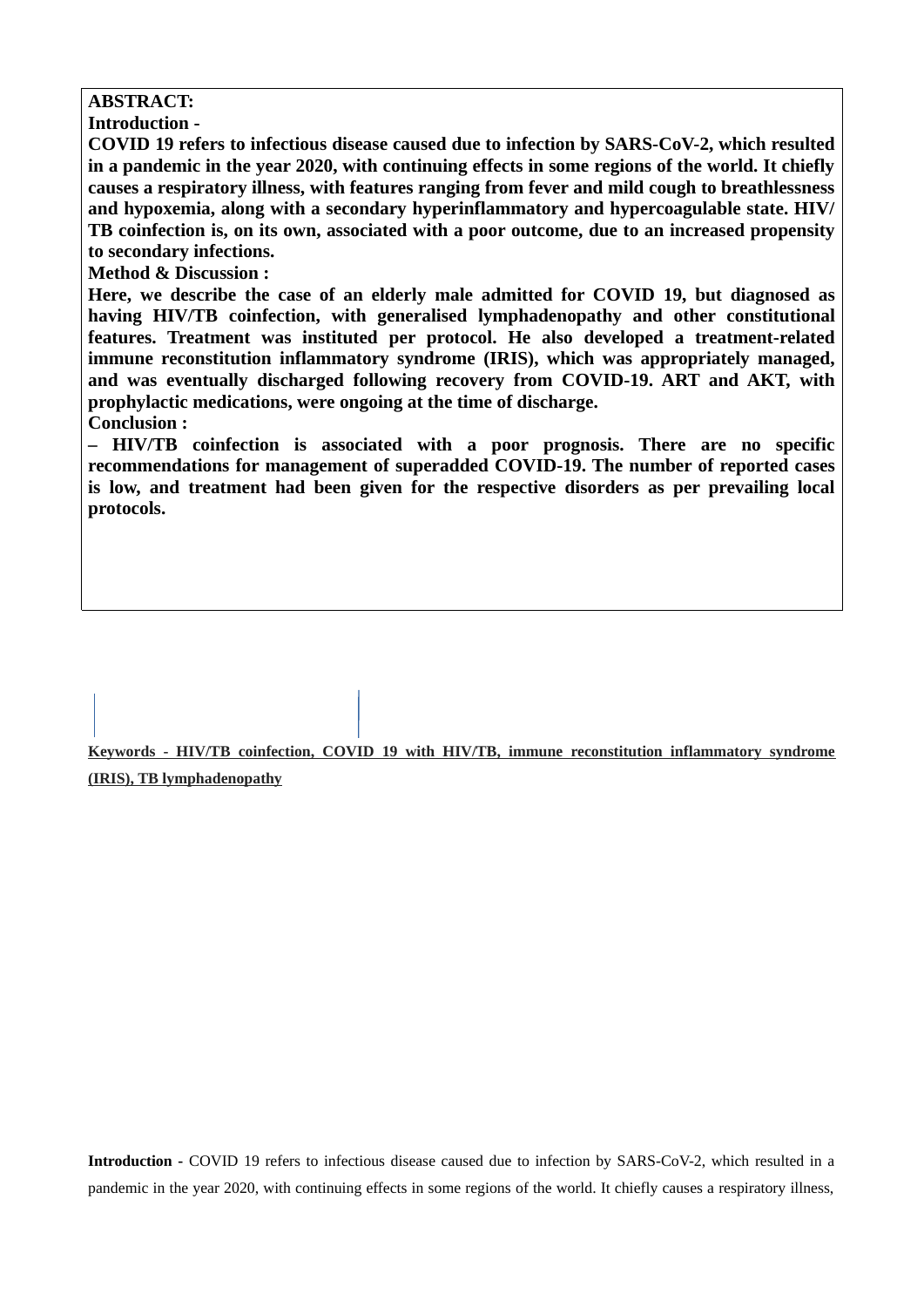with features ranging from fever and mild cough to breathlessness and hypoxemia, along with a secondary hyperinflammatory and hypercoagulable state. HIV/TB coinfection is, on its own, associated with a poor outcome, due to an increased propensity to secondary infections.

#### **Discussion:**

Discussion of Case A 51-year-old male presented to the COVID19 outpatient department with complaints of low-grade fever, vomiting, dry cough in the last 6 days, and a swelling on the left aspect of the neck in the last 15 days. He had a history of chronic alcohol use, and no other known medical comorbidities. RTPCR for SARS-CoV-2 was positive, and he was admitted. On admission, he had an oral temperature of 99.1 deg F, pulse of 84/min, blood pressure 100/68 mm Hg and oxygen saturation of 96% on room air. General physical examination was remarkable for undernourished status (weight 45 kilograms), poor build and a scaphoid abdomen. On local examination, the swelling on his neck had approximate dimensions 3 cm x 3 cm x 2 cm and was nontender with normal overlying skin and temperature. Chest X-ray was normal and ECG showed normal sinus rhythm. Inpatient management was started as per then standard of care, with oral azithromycin, oral hydroxychloroquine, subcutaneous enoxaparin (40 mg SC 12 hrly) for COVID 19-associated coagulopathy, and other supportive medication. Blood investigations were sent as per local protocol, repeated as required. They were significant for low haemoglobin (7.3 g/dL), and raised ESR (106), CRP (92.67), and D dimer (3.14) values. Serum ferritin levels were normal, but rose later in the course of stay following progression of inflammation. The anaemia was more likely nutritional in etiology, as serum iron (12) and vitamin B12 levels (214) were also subnormal. He also had a raised HbA1c (7.4), and was diagnosed with type 2 diabetes mellitus.

|                             | Day 0      | Day 20     | Day 37     | Day 55     | Day 58 |
|-----------------------------|------------|------------|------------|------------|--------|
| $Hb$ (g/dL)                 | 7.3        | 8.5        | 8.7        | 8.4        | 8.3    |
| WBC $($ / $\mu$ L $)$       | 6550       | 2650       | 6790       | 8150       | 5740   |
| Platelets $($ / $\mu$ L $)$ | 25400<br>0 | 26100<br>0 | 20900<br>0 | 16200<br>0 | 226000 |
| Creatinine (mg/dL)          | 0.90       | 0.68       | 0.67       | 0.64       | 0.59   |
| Sodium $(mEq/L)$            | 133        | 140        | 137        | 130        | 136    |
| Potassium $(mEq/L)$         | 3.4        | 4.4        | 3.6        | 3.9        | 3.6    |
| ALT (IU/L)                  | 51         | 31         | 32         | 111        | 51     |
| Albumin $(g/dL)$            | 2.9        | 2.9        | 2.6        | 2.4        | 2.4    |
| $CRP$ (mg/dL)               | 92.67      | 3.58       | 132.48     | 130.66     | 68.69  |
| Procalcitonin<br>(ng/mL)    | 0.75       |            | 0.19       |            | 0.22   |
| D dimer $(\mu g/mL)$        | 3.14       | 2.40       | 2.80       |            |        |
| Ferritin $(\mu g/L)$        | 958        | 757        | 866.7      | 1349.2     | 1053.5 |

**Table 1. Inpatient laboratory investigations**

TIBC – 135 µg/dL; S. iron – 12 µg/dL; Vit B12 – 214 pg./mL; TSH - 6.54 mIU/L; HBA1C - 7.4% CD4 counts  $(\mu L) - 30$  (Day 0)  $\rightarrow$  <20 (Day 30)  $\rightarrow$  210 (on follow up)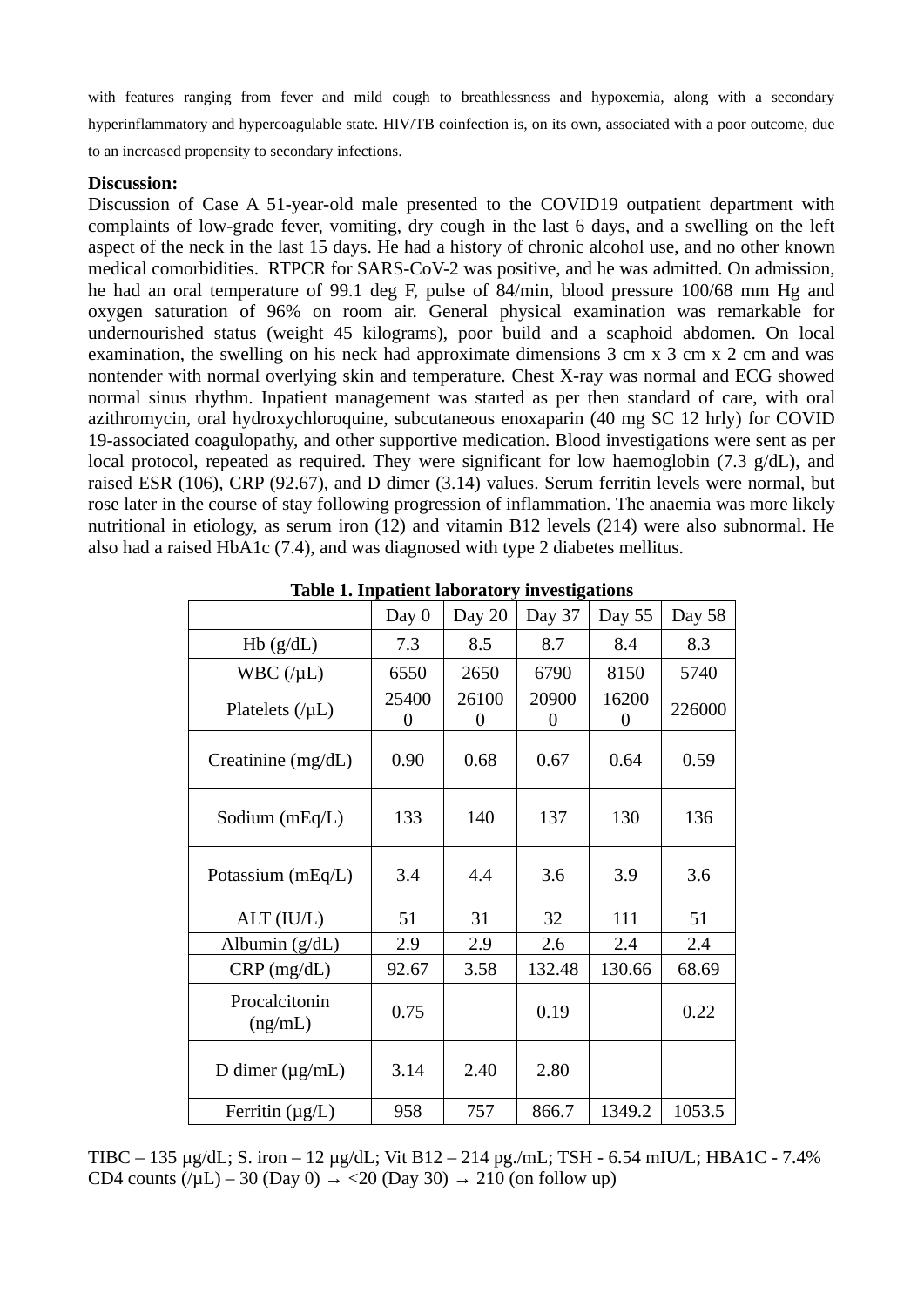A rapid test for HIV was positive, which was confirmed on ELISA testing. CD4 counts were subthreshold (<20/microlitre).Local ultrasound of the neck swelling showed an approximately 3 x 7 cm sized hypoechoic collection in the subcutaneous and superficial intermuscular plane along left upper jugular chain and left posterior triangle (possibility of lymph nodal abscess), along with multiple subcentimeter sized and enlarged hypoechoic lymph nodes along the left jugular chain, bilateral posterior triangle, right mid and upper jugular chain, and both supraclavicular regions, with few of them showing conglomeration along left mid and upper jugular chain. A screening ultrasound at the axillary and inguinal regions also demonstrated few subcentimetric, hypoechoic lymph nodes, with few showing conglomeration in the left axillary region. Abdominal ultrasonography was significant for mild hepatosplenomegaly and multiple subcentimetric enlarged hypoechoic lymph nodes, without internal vascularity, in the central mesenteric, RIF, paracaval and periumbilical regions; largest measuring 36 x 40 mm in left paracaval region, reaching up to porta and causing indentation over the inferior vena cava.

A CT scan of the cervicothoracic region revealed necrotic bilateral cervical and upper abdominal lymphadenopathy with lymph nodal abscess formation on left side (Fig. 1 and 2), along with parenchymal nodules in superior segment of left lower lobe and anterior segment of right upper lobe, and changes of small airway disease in form of cystic bronchiectatic changes in lingular segment of left upper lobe and medial basal and posterior basal segments of right lower lobe (Fig. 3). The absence of any of the classical features of viral pneumonitis was noteworthy.



**Figure 1. Contrast CT scan of cervical region. Enlarged lymph nodes are marked with**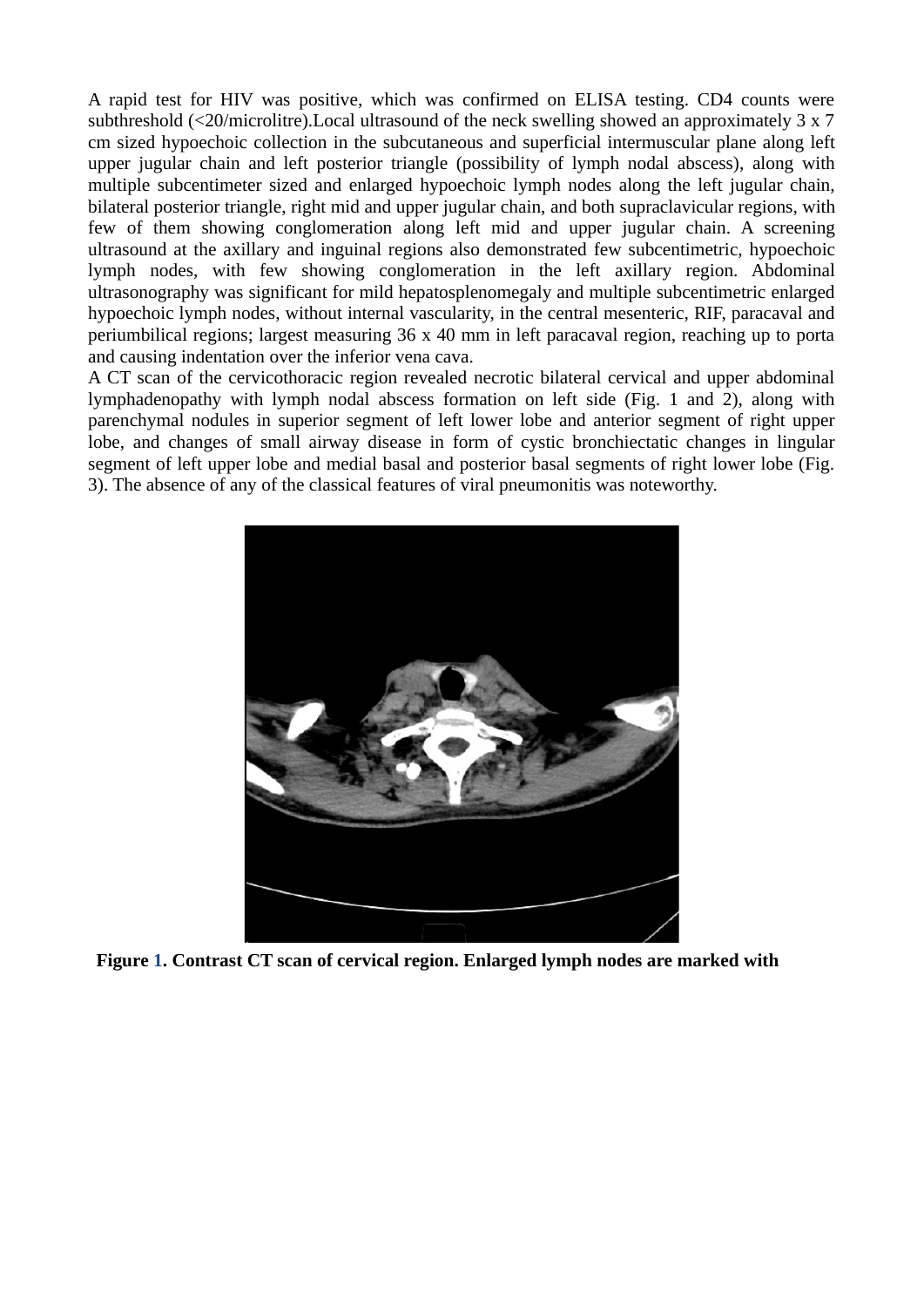

**Figure 2. Contrast CT scan of thorax. Enlarged axillary lymph nodes are marked with stars.**



**Figure 3. Contrast CT scan of thorax, parenchymal window.**

Changes of bronchiectasis are seen in the right lung field (black arrowhead) and parenchymal nodules are seen in the left lung field (hollow arrowhead). Changes related to COVID-19 pneumonitis are absent. Surgery consultation was taken for the abscess, and oral antimicrobials with topical care were advised. Aspirate was taken from the lesion, which had a whitish and thick appearance grossly. Histologic examination demonstrated plenty of neutrophils, foamy macrophages, and few lymphocytes on a necrotic background, with few clusters of epithelioid-like histiocytes (Fig. 4). Part of the specimen was sent for staining for acid-fast bacilli and CBNAAT analysis. Staining was negative, and CBNAAT was positive for M. tuberculosis, with sensitivity to rifampicin.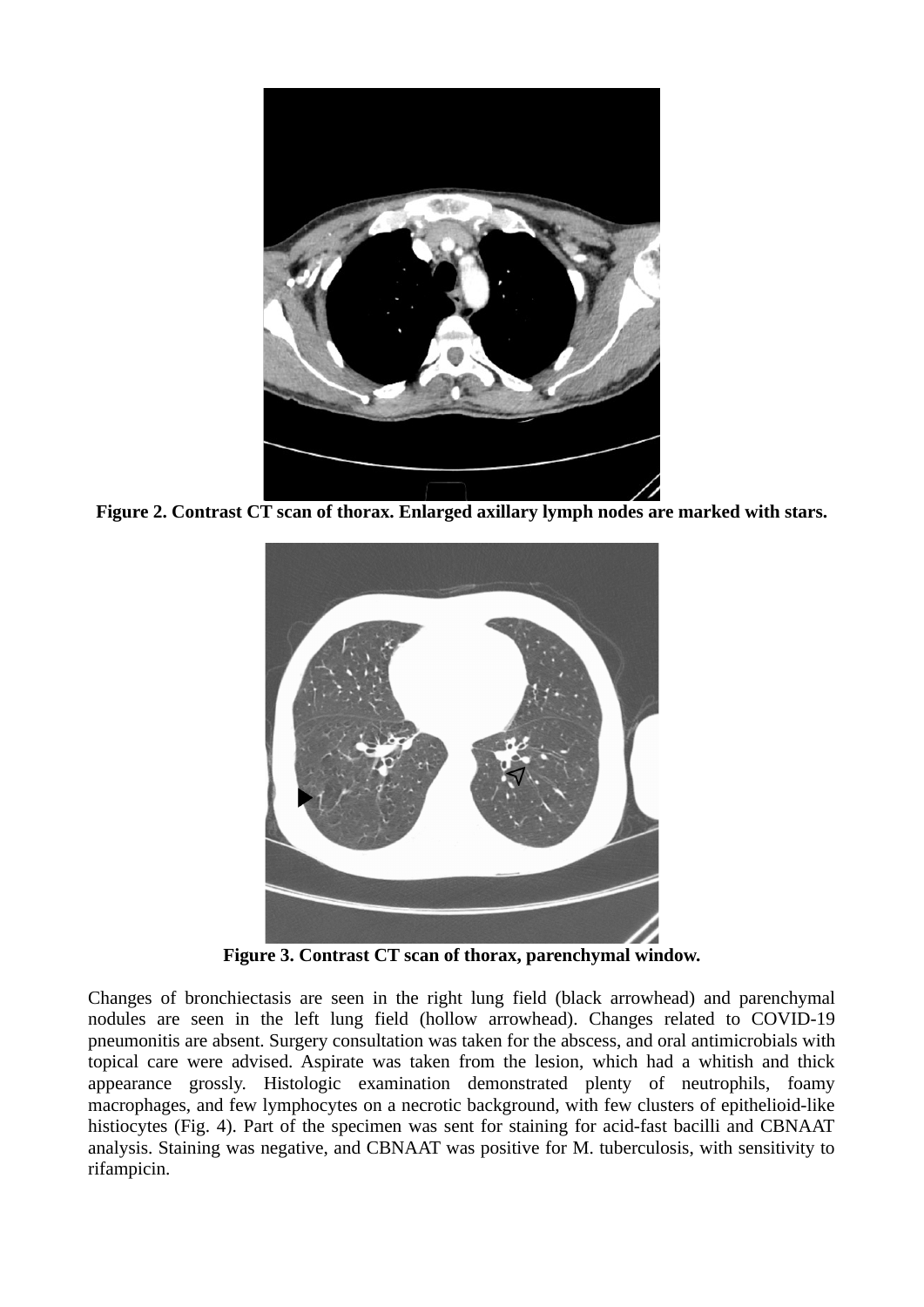

**Figure 4. H&E slide from abscess material (10x). Neutrophils (asterisk), granuloma cell (plus sign), and foamy macrophages (caret) are seen.**

The nodal centre for HIV/TB management was contacted, and first-line weight-based antitubercular therapy (intensive phase, with oral isoniazid, rifampicin, pyrazinamide, and ethambutol) was started. Antiretroviral therapy (oral tenofovir  $+$  lamivudine  $+$  efavirenz combination) was started 3 weeks later, following which the patient developed an increase in abscess size, intermittent fever spikes, along with appearance of a consolidation on a repeat chest X-ray (Fig. 5), and an increase in inflammatory markers. These suggested the development of immune reconstitution inflammatory syndrome (IRIS) in our patient, which was controlled using low-dose corticosteroids. Supplemental oxygen via nasal prongs was required.



**Figure 5. Chest X-ray (PA view) after initiation of ART and clinical suspicion of IRIS. Developing consolidation is seen in the left lower zone.**